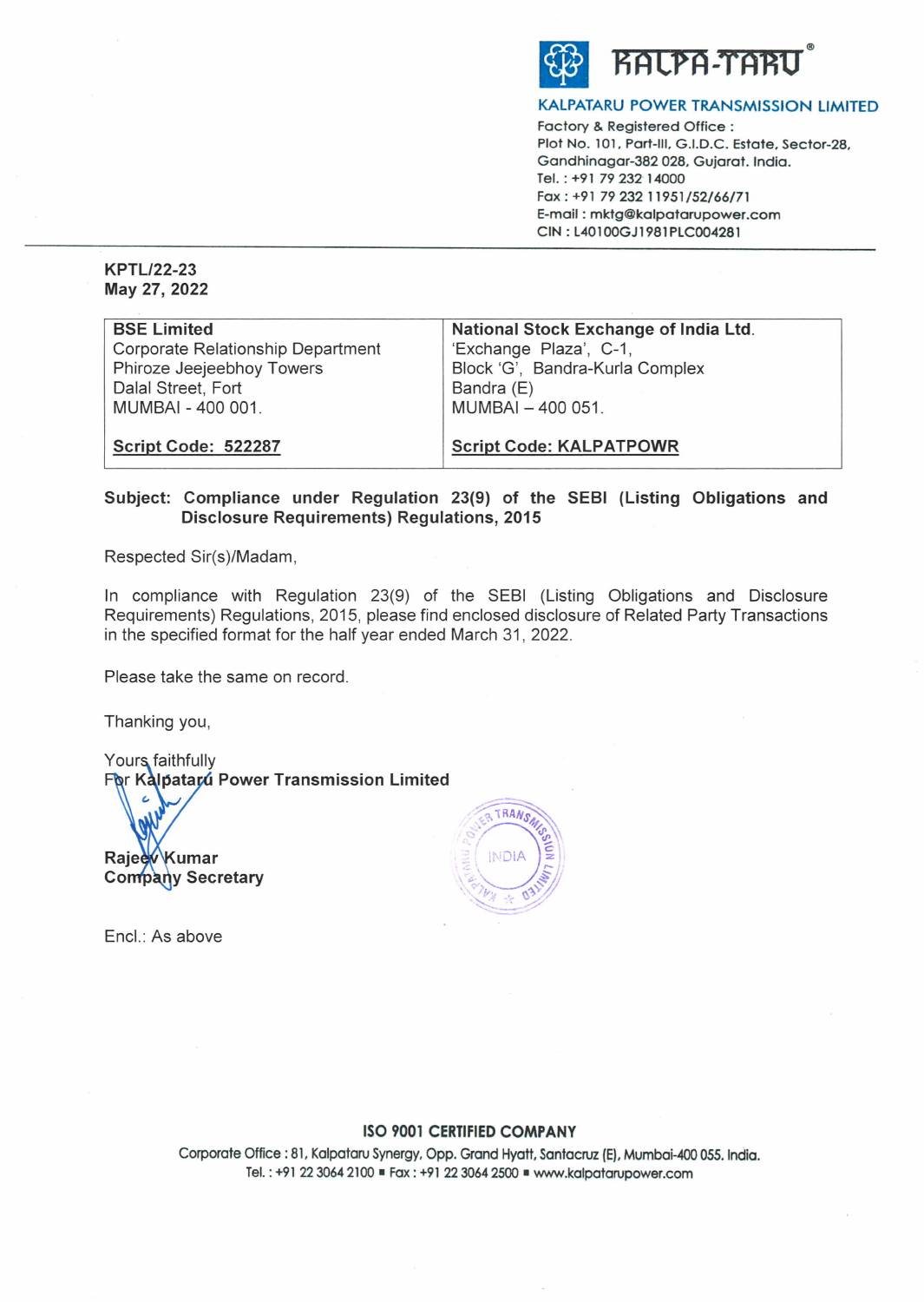#### **Kalpataru Power Transmission Limited Related Party Transactions - October 21- March 22**

## **(Rs. In Crores)**

Additional disclosure of related party transactions - applicable only in case the related party transaction relates to loans, inter-corporate<br>deposits, advances or investments made or given by the listed entity/subsidiary.

|    |                                                                                    |     |                                                                                                |     |                                                                                      |                                                                                  | eporting period when such transaction was undertaken |                         |                  |                             |                                                   |                     |                                                                          |                                                                         |         |             |           |                                                 |  |  |
|----|------------------------------------------------------------------------------------|-----|------------------------------------------------------------------------------------------------|-----|--------------------------------------------------------------------------------------|----------------------------------------------------------------------------------|------------------------------------------------------|-------------------------|------------------|-----------------------------|---------------------------------------------------|---------------------|--------------------------------------------------------------------------|-------------------------------------------------------------------------|---------|-------------|-----------|-------------------------------------------------|--|--|
|    | Details of the party (listed entity                                                |     |                                                                                                |     |                                                                                      |                                                                                  |                                                      |                         |                  | In case monies are due to   | In case any financial indebtedness is incurred to |                     |                                                                          |                                                                         |         |             |           |                                                 |  |  |
|    | /subsidiary) entering into the transaction<br>Details of the counterparty          |     |                                                                                                |     |                                                                                      |                                                                                  | Value of                                             |                         | the transaction  | either party as a result of |                                                   |                     | make or give loans, inter-corporate deposits,<br>advances or investments | Details of the loans, inter-corporate deposits, advances or investments |         |             |           |                                                 |  |  |
|    |                                                                                    |     |                                                                                                |     | the related                                                                          | Value of                                                                         |                                                      |                         |                  |                             |                                                   |                     |                                                                          |                                                                         |         |             |           |                                                 |  |  |
| S  |                                                                                    |     |                                                                                                |     |                                                                                      |                                                                                  | party                                                | transaction             |                  |                             | Nature of                                         |                     |                                                                          |                                                                         |         |             |           |                                                 |  |  |
| No |                                                                                    |     |                                                                                                |     |                                                                                      | Type of related party transaction                                                | ransactio<br>s approve                               | during the<br>reporting | Oneni            | Closi<br>balance            | indebtednes<br>(loan/issuanc                      |                     |                                                                          | Nature (loar<br>dvance/inter                                            |         |             |           | Purpose for which the<br>funds will be utilised |  |  |
|    | Name                                                                               | PAN | Name                                                                                           | PAN | Relationship of the counterparty with the listed                                     |                                                                                  | by the audi                                          | period                  | balanc           | as on                       | of debt/ any                                      | $\mathop{\rm Cost}$ | Tenure                                                                   | corporate                                                               | iteres  | Tenure      | Secured/  | by the ultimate                                 |  |  |
|    |                                                                                    |     |                                                                                                |     | entity or its subsidiary                                                             |                                                                                  | committe                                             |                         | as on<br>31/10/2 | 31/03/2                     | other etc.)                                       |                     |                                                                          | deposit/                                                                | Rate (% |             | unsecured | ecipient of funds (end                          |  |  |
|    |                                                                                    |     |                                                                                                |     |                                                                                      |                                                                                  |                                                      |                         |                  | $\mathcal{L}$               |                                                   |                     |                                                                          | investment                                                              |         |             |           | usage)                                          |  |  |
|    |                                                                                    |     |                                                                                                |     |                                                                                      |                                                                                  |                                                      |                         |                  |                             |                                                   |                     |                                                                          |                                                                         |         |             |           |                                                 |  |  |
|    | Kalpataru Power Transmission Limited<br>Kalnataru Power Transmission Limited       |     | Kalpataru Power Senegal SARL<br>Kalpataru Power Do Brasil participações Itda                   |     | Subsidiary<br>Subsidiary                                                             | nvestment in Equity<br><b>Investment in Equity</b>                               | 25.00<br>84.60                                       | 0 <sup>0</sup><br>14.21 | 18.41<br>57.94   | 18.43<br>72.15              |                                                   |                     |                                                                          |                                                                         |         |             |           |                                                 |  |  |
|    |                                                                                    |     |                                                                                                |     | Subsidiary                                                                           |                                                                                  |                                                      | 0.0                     |                  |                             |                                                   |                     |                                                                          | Loan                                                                    |         | Repayable o |           | <b>Business Purpose</b>                         |  |  |
|    | Kalpataru Power Transmission Limited                                               |     |                                                                                                |     |                                                                                      |                                                                                  |                                                      |                         |                  |                             |                                                   |                     |                                                                          |                                                                         |         | or before   | Unsecured |                                                 |  |  |
|    | Kalpataru Power Transmission Limited                                               |     | deshwar Infrabuild Limited<br>Kohima-Mariani Transmission Limited (KMTL)                       |     | Joint Venture                                                                        | oans Given<br>Loans (returned)                                                   | 0.0<br>325.00                                        | (48.13)                 |                  |                             |                                                   |                     |                                                                          |                                                                         |         | 31/03/2025  |           |                                                 |  |  |
|    | Kalpataru Power Transmission Limited                                               |     | Saicharan Properties Limited                                                                   |     | Indirect Subsidiar                                                                   | Loans (returned)                                                                 | 310.00                                               | (50.00)                 |                  |                             |                                                   |                     |                                                                          |                                                                         |         |             |           |                                                 |  |  |
|    | Kalpataru Power Transmission Limited                                               |     | <b>IMC</b> Projects (India) Limited                                                            |     | Subsidiary                                                                           | Revenue from Operation                                                           | 154.33                                               | 4.9                     |                  |                             |                                                   |                     |                                                                          |                                                                         |         |             |           |                                                 |  |  |
|    | Kalpataru Power Transmission Limited<br>Kalpataru Power Transmission Limited       |     | Kalpataru IBN Omairah Company Limited<br>Kohima-Mariani Transmission Limited (KMTL)            |     | Subsidiary<br>Joint Venture                                                          | <b>Revenue from Operations</b><br><b>Revenue from Operations</b>                 | 1.58<br>80.00                                        | 0.18<br>64.59           |                  |                             |                                                   |                     |                                                                          |                                                                         |         |             |           |                                                 |  |  |
|    | Kalpataru Power Transmission Limited                                               |     | iniemontage i Grästorp Aktiebola                                                               |     | <b>Indirect Subsidia</b>                                                             | <b>Revenue from Operations</b>                                                   | 42.33                                                | 0.03                    |                  |                             |                                                   |                     |                                                                          |                                                                         |         |             |           |                                                 |  |  |
|    | 10 Kalpataru Power Transmission Limited                                            |     | Amber Real Estate Limited                                                                      |     | Subsidiary                                                                           | Other Income                                                                     | NA                                                   | 2.77                    |                  |                             |                                                   |                     |                                                                          |                                                                         |         |             |           |                                                 |  |  |
|    | Kalpataru Power Transmission Limited<br>12 Kalpataru Power Transmission Limited    |     | Shree Shubham Logistics Limited<br>JMC Projects (India) Limited                                |     | Subsidiary<br>Subsidiary                                                             | Other Income<br>Other Income                                                     | 4.33<br>1.17                                         | 4.32<br>1.02            |                  |                             |                                                   |                     |                                                                          |                                                                         |         |             |           |                                                 |  |  |
|    | 13 Kalpataru Power Transmission Limited                                            |     | Kalpataru Limited                                                                              |     | Enterprises having significant influence                                             | Other Income                                                                     | 0.10                                                 | 0.04                    |                  |                             |                                                   |                     |                                                                          |                                                                         |         |             |           |                                                 |  |  |
|    | 14 Kalpataru Power Transmission Limited<br>Kalpataru Power Transmission Limited    |     | Saicharan Properties Limited<br>Kohima-Mariani Transmission Limited (KMTL)                     |     | <b>Indirect Subsidiary</b><br>Joint Venture                                          | Other Income<br>Other Income                                                     | 5.92                                                 | 5.92                    |                  |                             |                                                   |                     |                                                                          |                                                                         |         |             |           |                                                 |  |  |
|    | 16 Kalpataru Power Transmission Limited                                            |     | Kalpataru IBN Omairah Company Limited                                                          |     | Subsidiary                                                                           | Other Income                                                                     | 1.00<br>0.37                                         | 0.90<br>037             |                  |                             |                                                   |                     |                                                                          |                                                                         |         |             |           |                                                 |  |  |
|    | 17 Kalpataru Power Transmission Limited                                            |     | Kalpataru Power Transmission Sweden AB                                                         |     | Subsidiary                                                                           | Other Income                                                                     | 1.85                                                 | 1.85                    |                  |                             |                                                   |                     |                                                                          |                                                                         |         |             |           |                                                 |  |  |
|    | 18 Kalpataru Power Transmission Limited<br>Kalpataru Power Transmission Limited    |     | Kalpataru power do brasil participações ltda<br><b>LC Kalpataru Power Transmission Ukraine</b> |     | Subsidiary<br>Subsidiary                                                             | Other Income<br>Other Income                                                     | 0.03<br>0.03                                         | 0.03<br>0.0             |                  |                             |                                                   |                     |                                                                          |                                                                         |         |             |           |                                                 |  |  |
|    | Kalpataru Power Transmission Limited                                               |     | Kalpataru IBN Omairah Company Limited                                                          |     | Subsidiary                                                                           | Reimbursement of Expenses (Receivable)                                           | 1.81                                                 | 1.81                    |                  |                             |                                                   |                     |                                                                          |                                                                         |         |             |           |                                                 |  |  |
|    | 21 Kalpataru Power Transmission Limited                                            |     | Shree Shubham Logistics Limited                                                                |     | Subsidiary                                                                           | Reimbursement of Expenses (Receivable)                                           | 0.02                                                 | 0.02                    |                  |                             |                                                   |                     |                                                                          |                                                                         |         |             |           |                                                 |  |  |
|    | Kalnataru Power Transmission Limited<br>23 Kalpataru Power Transmission Limited    |     | <b>IMC</b> Projects (India) Limited<br>Kalpataru power do brasil participações Itda            |     | Subsidiary<br>Subsidiary                                                             | Reimbursement of Expenses (Receivable)<br>Reimbursement of Expenses (Receivable) | 1.54<br>0.39                                         | 0.40<br>0.39            |                  |                             |                                                   |                     |                                                                          |                                                                         |         |             |           |                                                 |  |  |
|    | 24 Kalpataru Power Transmission Limited                                            |     | Fasttel Engenharia S.A.                                                                        |     | <b>Indirect Subsidia</b>                                                             | Reimbursement of Expenses (Receivable)                                           | 0.10                                                 | 0.11                    |                  |                             |                                                   |                     |                                                                          |                                                                         |         |             |           |                                                 |  |  |
|    | 25 Kalpataru Power Transmission Limited                                            |     | Kalpataru Power Senegal SARL                                                                   |     | Subsidiary                                                                           | Reimbursement of Expenses (Receivable)                                           | NA                                                   | 0.13                    |                  |                             |                                                   |                     |                                                                          |                                                                         |         |             |           |                                                 |  |  |
|    | 26 Kalpataru Power Transmission Limited<br>27 Kalpataru Power Transmission Limited |     | Kalpataru Metfab Private Limited<br>Kalpataru Limited                                          |     | Subsidiary<br>Enterprises having significant influence                               | Rent Expenses<br><b>Rent Expenses</b>                                            | 0.05<br>11.07                                        | 0.0<br>5.21             |                  |                             |                                                   |                     |                                                                          |                                                                         |         |             |           |                                                 |  |  |
|    | 28 Kalpataru Power Transmission Limited                                            |     | JMC Projects (India) Limited                                                                   |     | Subsidiary                                                                           | <b>Rent Expenses</b>                                                             | 1.18                                                 | 0.5                     |                  |                             |                                                   |                     |                                                                          |                                                                         |         |             |           |                                                 |  |  |
|    | 29 Kalnataru Power Transmission Limited                                            |     | Kalnataru Power Transmission USA Inc.                                                          |     | Subsidiary                                                                           | <b>Service Charges</b><br>ervice Charges                                         | 2.09<br>3.33                                         | 2.09<br>1.23            |                  |                             |                                                   |                     |                                                                          |                                                                         |         |             |           |                                                 |  |  |
|    | alpataru Power Transmission Limited<br>31 Kalpataru Power Transmission Limited     |     | roperty Solutions (I) Private Limited<br>Energy Link (India) Limited                           |     | Interprises having significant influence<br>Subsidiary                               | <b>Equipment Hire Charges</b>                                                    | 0.29                                                 | 0.12                    |                  |                             |                                                   |                     |                                                                          |                                                                         |         |             |           |                                                 |  |  |
|    | 32 Kalpataru Power Transmission Limited                                            |     | JMC Projects (India) Limited                                                                   |     | Subsidiary                                                                           | <b>Equipment Hire Charges</b>                                                    | <b>NA</b>                                            | 0.06                    |                  |                             |                                                   |                     |                                                                          |                                                                         |         |             |           |                                                 |  |  |
|    | Kalpataru Power Transmission Limited<br>34 Kalpataru Power Transmission Limited    |     | Kalpataru Limited<br>injemontage i Grästorp Aktiebola                                          |     | Enterprises having significant influence<br><b>Indirect Subsidiary</b>               | Reimbursement of Expenses (Pavable)<br>Reimbursement of Expenses (Payable)       | 0.22<br>4.7'                                         | 0.22<br>4.7             |                  |                             |                                                   |                     |                                                                          |                                                                         |         |             |           |                                                 |  |  |
|    | Kalpataru Power Transmission Limited                                               |     | Kalpataru Metfab Private Limited                                                               |     | Subsidiary                                                                           | Reimbursement of Expenses (Pavable)                                              | 0.01                                                 | 0.01                    |                  |                             |                                                   |                     |                                                                          |                                                                         |         |             |           |                                                 |  |  |
|    | 36 Kalnataru Power Transmission Limited                                            |     | IMC Projects (India) I imited                                                                  |     | Subsidiary                                                                           | Reimbursement of Expenses (Pavable)                                              | 1.86                                                 | 0.60                    |                  |                             |                                                   |                     |                                                                          |                                                                         |         |             |           |                                                 |  |  |
|    | Kalpataru Power Transmission Limited<br>38 Kalpataru Power Transmission Limited    |     | Kalpataru IBN Omairah Company Limited<br>Kalpataru Foundation                                  |     | Subsidiary<br>Enterprises having significant influence                               | Sale of Property, Plant and Equipments<br>Corporate Social Responsibility        | 5.50<br>N <sub>A</sub>                               | 1.81<br>2.37            |                  |                             |                                                   |                     |                                                                          |                                                                         |         |             |           |                                                 |  |  |
|    | 39 Kalpataru Power Transmission Limited                                            |     | Mr. Mofatraj P. Munot                                                                          |     | Promoter Director & Executive Chairman                                               | Salary & Commission                                                              | As per the                                           | 5.01                    |                  |                             |                                                   |                     |                                                                          |                                                                         |         |             |           |                                                 |  |  |
|    | 40 Kalpataru Power Transmission Limited                                            |     | Mr. Manish Mohnot                                                                              |     | Key Management Personnel                                                             | Salary & Commission                                                              | Compani<br>Act. 2013                                 | 8.31<br>2.7             |                  |                             |                                                   |                     |                                                                          |                                                                         |         |             |           |                                                 |  |  |
|    | Kalpataru Power Transmission Limited<br>42 Kalpataru Power Transmission Limited    |     | Ir. Parag Munot<br>Shree Shubham Logistics Limited                                             |     | <b>Promoter Director</b><br>Subsidiary                                               | ommission<br>Loans Given                                                         | NA                                                   |                         | 109.61           | 117.64                      |                                                   |                     |                                                                          |                                                                         |         |             |           |                                                 |  |  |
|    | 43 Kalpataru Power Transmission Limited                                            |     | Adeshwar Infrabuild Limited                                                                    |     | Subsidiary                                                                           | Loans Given                                                                      | NA                                                   |                         | 0.24             | 0.25                        |                                                   |                     |                                                                          |                                                                         |         |             |           |                                                 |  |  |
|    | 44 Kalpataru Power Transmission Limited                                            |     | Kalnataru Power Transmission (Mauritius) Limited                                               |     | Subsidiary<br>Subsidiary                                                             | Loans Given                                                                      | NA<br>NA                                             |                         | 4.58<br>109.99   | 4.68<br>110.37              |                                                   |                     |                                                                          |                                                                         |         |             |           |                                                 |  |  |
| 46 | 45 Kalpataru Power Transmission Limited<br>Kalpataru Power Transmission Limited    |     | Kalpataru Power Transmission Sweden AB<br>Kohima-Mariani Transmission Limited (KMTL)           |     | Joint Venture                                                                        | Loans Given<br>Loans Given                                                       | <b>NA</b>                                            |                         | 48.13            |                             |                                                   |                     |                                                                          |                                                                         |         |             |           |                                                 |  |  |
|    | 47 Kalpataru Power Transmission Limited                                            |     | Saicharan Properties Limited                                                                   |     | <b>Indirect Subsidiary</b>                                                           | Loans Given                                                                      | <b>NA</b>                                            |                         | 237.59           | 199.15                      |                                                   |                     |                                                                          |                                                                         |         |             |           |                                                 |  |  |
| 48 | Kalpataru Power Transmission Limited<br>49 Kalpataru Power Transmission Limited    |     | <b>JMC</b> Projects (India) Limited<br>LLC Kalnataru Power Transmission Ukraine                |     | Subsidiary<br>Subsidiary                                                             | <b>Trade and Other Receivable</b><br>Trade and Other Receivable                  | NA<br><b>NA</b>                                      |                         | 10.77<br>0.06    | 15.82<br>0.07               |                                                   |                     |                                                                          |                                                                         |         |             |           |                                                 |  |  |
| 50 | Kalpataru Power Transmission Limited                                               |     | Kalpataru IBN Omairah Company Limited                                                          |     | Subsidiary                                                                           | Trade and Other Receivable                                                       | NA                                                   |                         | 4.07             | 8.25                        |                                                   |                     |                                                                          |                                                                         |         |             |           |                                                 |  |  |
|    | 51 Kalpataru Power Transmission Limited                                            |     | Shree Shubham Logistics Limited                                                                |     | Subsidiary                                                                           | Trade and Other Receivable                                                       | NA                                                   |                         | 0.25             | 0.23                        |                                                   |                     |                                                                          |                                                                         |         |             |           |                                                 |  |  |
|    | 52 Kalpataru Power Transmission Limited<br>Kalnataru Power Transmission Limited    |     | Kalpataru Power Senegal SARL<br>Kalnataru Power Transmission Sweden AB                         |     | Subsidiary<br>Subsidiary                                                             | Trade and Other Receivable<br>Trade and Other Receivable                         | <b>NA</b><br><b>NA</b>                               |                         | 30.44<br>0.15    | 30.15<br>0.43               |                                                   |                     |                                                                          |                                                                         |         |             |           |                                                 |  |  |
|    | 54 Kalpataru Power Transmission Limited                                            |     | injemontage i Grästorp Aktiebolag                                                              |     | <b>Indirect Subsidiary</b>                                                           | Trade and Other Receivable                                                       | <b>NA</b>                                            |                         | 6.50             |                             |                                                   |                     |                                                                          |                                                                         |         |             |           |                                                 |  |  |
|    | 55 Kalpataru Power Transmission Limited                                            |     | Kohima-Mariani Transmission Limited (KMTL)                                                     |     | Joint Venture<br>Subsidiary                                                          | Trade and Other Receivable                                                       | NA<br><b>NA</b>                                      |                         | 70.01            | 0.42                        |                                                   |                     |                                                                          |                                                                         |         |             |           |                                                 |  |  |
|    | 56 Kalpataru Power Transmission Limited<br>Kalpataru Power Transmission Limited    |     | Kalpataru power do brasil participações Itda<br><sup>3</sup> asttel Engenharia S.A             |     | <b>Indirect Subsidiary</b>                                                           | <b>Trade and Other Receivable</b><br><b>Trade and Other Receivable</b>           | <b>NA</b>                                            |                         |                  | 0.25                        |                                                   |                     |                                                                          |                                                                         |         |             |           |                                                 |  |  |
|    | 58 Kalpataru Power Transmission Limited                                            |     | Kalpataru Limited                                                                              |     | Enterprises having significant influence                                             | Trade and Other Receivable                                                       | NA                                                   |                         | 0.04             |                             |                                                   |                     |                                                                          |                                                                         |         |             |           |                                                 |  |  |
|    | Kalpataru Power Transmission Limited<br>60 Kalpataru Power Transmission Limited    |     | LC Kalpataru Power Transmission Ukraine<br>iurukrupa Developers                                |     | Subsidiary                                                                           | Advances given                                                                   | NA<br>NA.                                            |                         | 2.67<br>0.01     | 2.67<br>0.01                |                                                   |                     |                                                                          |                                                                         |         |             |           |                                                 |  |  |
|    | 61 Kalpataru Power Transmission Limited                                            |     | <b>Kalpataru Properties Private Limited</b>                                                    |     | Enterprises having significant influence<br>Enterprises having significant influence | Advances given<br>Advances given                                                 | <b>NA</b>                                            |                         | 32.31            | 32.3                        |                                                   |                     |                                                                          |                                                                         |         |             |           |                                                 |  |  |
|    | 62 Kalpataru Power Transmission Limited                                            |     | Kalpataru Limited                                                                              |     | Enterprises having significant influence                                             | Security Deposit Given                                                           | <b>NA</b>                                            |                         | 63.52            | 63.52                       |                                                   |                     |                                                                          |                                                                         |         |             |           |                                                 |  |  |
|    | 63 Kalpataru Power Transmission Limited<br>64 Kalpataru Power Transmission Limited |     | JMC Projects (India) Limited<br>Kalpataru Power Transmission USA Inc.                          |     | Subsidiary<br>Subsidiary                                                             | ecurity Deposit Receive<br>Trade and Other Pavable                               | <b>NA</b><br><b>NA</b>                               |                         | 0.20<br>2.66     | 2.90                        |                                                   |                     |                                                                          |                                                                         |         |             |           |                                                 |  |  |
|    | 65 Kalpataru Power Transmission Limited                                            |     | Kalpataru Metfab Private Limited                                                               |     | Subsidiary                                                                           | Trade and Other Pavable                                                          | <b>NA</b>                                            |                         | 0.02             | 0.01                        |                                                   |                     |                                                                          |                                                                         |         |             |           |                                                 |  |  |
|    | 66 Kalpataru Power Transmission Limited                                            |     | Kalpataru Retail Ventures Private Limited<br>roperty Solutions (I) Private Limited             |     | nterprises having significant influence                                              | Trade and Other Pavable<br>Trade and Other Payable                               | <b>NA</b><br><b>NA</b>                               |                         | 0.05<br>0.29     | 0.05<br>0.42                |                                                   |                     |                                                                          |                                                                         |         |             |           |                                                 |  |  |
|    | 67 Kalpataru Power Transmission Limited<br>68 Kalpataru Power Transmission Limited |     | Argos Arkaya Power Solutions LLP                                                               |     | Enterprises having significant influence<br>Enterprises having significant influence | Trade and Other Payable                                                          | NA                                                   |                         | 0.01             |                             |                                                   |                     |                                                                          |                                                                         |         |             |           |                                                 |  |  |
|    | 69 Kalnataru Power Transmission Limited                                            |     | Kalpataru Limited<br>Mr. Manish Mohnot                                                         |     | Enterprises having significant influence                                             | Trade and Other Pavable<br>Trade and Other Pavable                               | NA<br>NA                                             |                         | 0.40<br>3.81     | 0.56                        |                                                   |                     |                                                                          |                                                                         |         |             |           |                                                 |  |  |
| 71 | 70 Kalpataru Power Transmission Limited<br>Kalpataru Power Transmission Limited    |     | Mr. Mofatrai P. Muno                                                                           |     | Key Management Personnel<br>Promoter Director & Executive Chairman                   | Trade and Other Payabl                                                           | NA                                                   |                         | 4.25             | 10.15<br>6.90               |                                                   |                     |                                                                          |                                                                         |         |             |           |                                                 |  |  |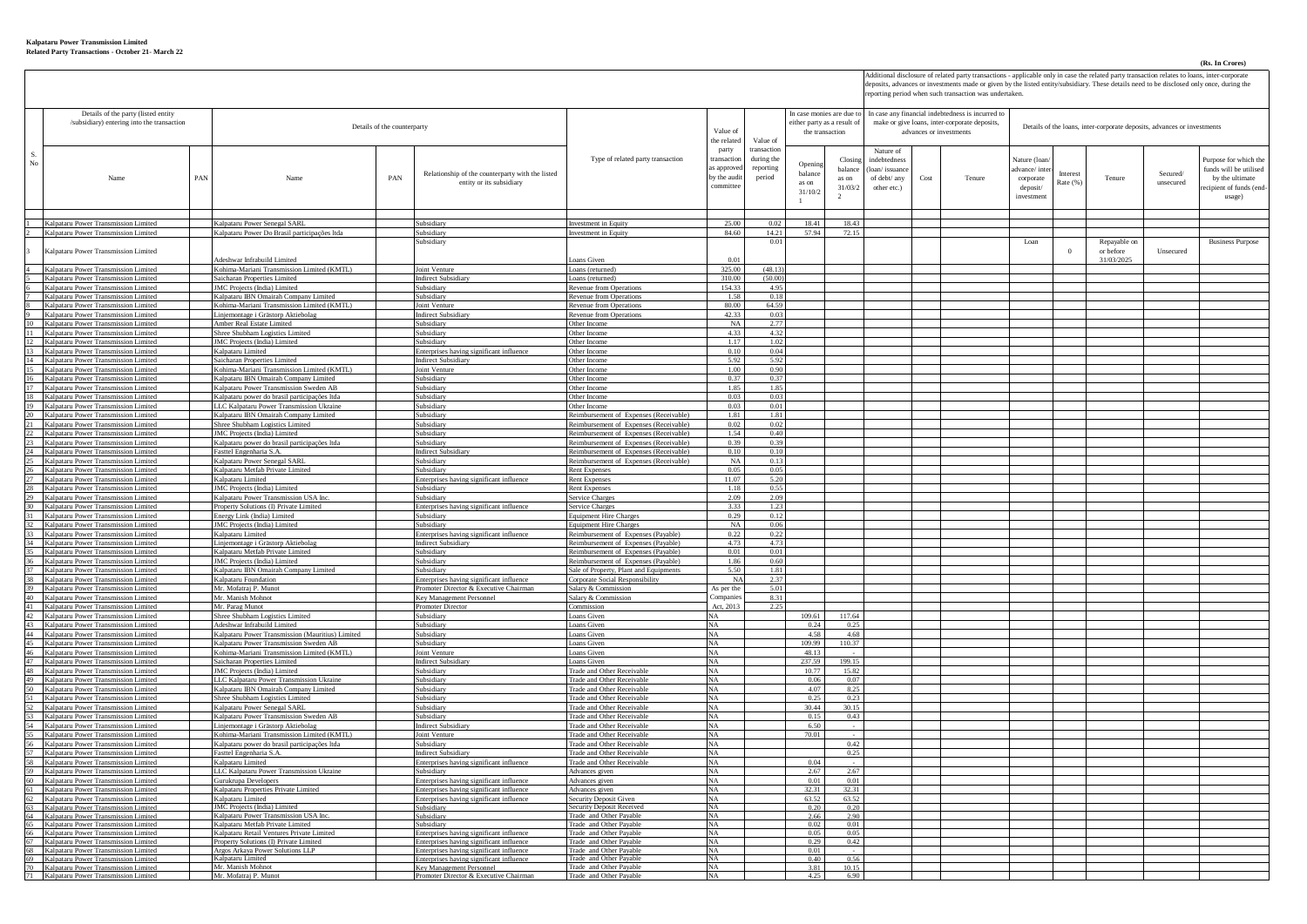## **(Rs. In Crores)**

Additional disclosure of related party transactions - applicable only in case the related party transaction relates to loans, inter-corporate<br>deposits, advances or investments made or given by the listed entity/subsidiary.

|             |                                                                                                                                                                                                                                       |     |                                                                                              |     |                                                                                             |                                                                                          |                                                   |                                                |                  |                                                                          |                           |      | reporting period when such transaction was undertaken.                  |                      |          |                     |                  |                                  |
|-------------|---------------------------------------------------------------------------------------------------------------------------------------------------------------------------------------------------------------------------------------|-----|----------------------------------------------------------------------------------------------|-----|---------------------------------------------------------------------------------------------|------------------------------------------------------------------------------------------|---------------------------------------------------|------------------------------------------------|------------------|--------------------------------------------------------------------------|---------------------------|------|-------------------------------------------------------------------------|----------------------|----------|---------------------|------------------|----------------------------------|
|             | Details of the party (listed entity                                                                                                                                                                                                   |     |                                                                                              |     | In case monies are due to                                                                   |                                                                                          | In case any financial indebtedness is incurred to |                                                |                  |                                                                          |                           |      |                                                                         |                      |          |                     |                  |                                  |
|             | /subsidiary) entering into the transaction                                                                                                                                                                                            |     | Details of the counterparty                                                                  |     |                                                                                             | Value of                                                                                 |                                                   | either party as a result of<br>the transaction |                  | make or give loans, inter-corporate deposits,<br>advances or investments |                           |      | Details of the loans, inter-corporate deposits, advances or investments |                      |          |                     |                  |                                  |
|             |                                                                                                                                                                                                                                       |     |                                                                                              |     |                                                                                             |                                                                                          | the related                                       | Value of                                       |                  |                                                                          |                           |      |                                                                         |                      |          |                     |                  |                                  |
| S.          |                                                                                                                                                                                                                                       |     |                                                                                              |     |                                                                                             | Type of related party transaction                                                        | party<br>transaction                              | transaction<br>during the                      |                  | Closir                                                                   | Nature of<br>indebtedness |      |                                                                         | Vature (loan         |          |                     |                  | Purpose for which the            |
| $_{\rm No}$ |                                                                                                                                                                                                                                       |     |                                                                                              |     | Relationship of the counterparty with the listed                                            |                                                                                          | as approve                                        | reporting                                      | Openi<br>balance | balanc                                                                   | loan/issuanc              |      |                                                                         | dvance/inte          | Interest |                     | Secured/         | funds will be utilised           |
|             | Name                                                                                                                                                                                                                                  | PAN | Name                                                                                         | PAN | entity or its subsidiary                                                                    |                                                                                          | by the audi<br>committe                           | period                                         | as on            | as on                                                                    | of debt/ any              | Cost | Tenure                                                                  | corporate            | Rate (%  | Tenure              | unsecured        | by the ultimate                  |
|             |                                                                                                                                                                                                                                       |     |                                                                                              |     |                                                                                             |                                                                                          |                                                   |                                                | 31/10/2          | 31/03/2                                                                  | other etc.)               |      |                                                                         | deposit/<br>nvestmen |          |                     |                  | ecipient of funds (end<br>usage) |
|             |                                                                                                                                                                                                                                       |     |                                                                                              |     |                                                                                             |                                                                                          |                                                   |                                                | $\mathbf{1}$     |                                                                          |                           |      |                                                                         |                      |          |                     |                  |                                  |
|             | 72 Kalpataru Power Transmission Limited<br>73 Kalpataru Power Transmission Limited<br>74 Kalpataru Power Transmission Limited<br>75 Kalpataru Power Transmission Limited                                                              |     | Mr. Parag Munot<br>Klassik Vinyl Products II P                                               |     | <b>Promoter Director</b><br>Enterprises having significant influence                        | Trade and Other Pavable<br>Trade and Other Pavable                                       | <b>NA</b><br>$N\Lambda$                           |                                                | 0.01             | 2.25                                                                     |                           |      |                                                                         |                      |          |                     |                  |                                  |
|             |                                                                                                                                                                                                                                       |     | Shree Shubham Logistics Limited                                                              |     | Subsidiary                                                                                  | Guarantee / Letter of Comforts Outstanding                                               |                                                   |                                                | 197.2            | 197.2                                                                    |                           |      |                                                                         |                      |          |                     |                  |                                  |
|             |                                                                                                                                                                                                                                       |     | Fasttel Engenharia S.A.<br>Liniemontage i Grästorp Aktiebolag                                |     | Indirect Subsidiary<br><b>Indirect Subsidiary</b>                                           | Guarantee / Letter of Comforts Outstanding<br>Guarantee / Letter of Comforts Outstanding | <b>NA</b><br><b>NA</b>                            |                                                | 151.26           | 39.84<br>144.06                                                          |                           |      |                                                                         |                      |          |                     |                  |                                  |
|             |                                                                                                                                                                                                                                       |     | IMC Projects (India) Limited                                                                 |     | Subsidiary                                                                                  | Guarantee / Letter of Comforts Outstanding                                               | NA                                                |                                                | 181.40           | 181.40                                                                   |                           |      |                                                                         |                      |          |                     |                  |                                  |
|             |                                                                                                                                                                                                                                       |     | Kalpataru Foundation<br>Kalpataru IBN Omairah Company Limited                                |     | Interprises having significant influence<br>subsidiary                                      | Guarantee / Letter of Comforts Outstanding<br>Guarantee / Letter of Comforts Outstanding | NA<br><b>NA</b>                                   |                                                | 0.0<br>211.97    | 0.01<br>288.99                                                           |                           |      |                                                                         |                      |          |                     |                  |                                  |
|             |                                                                                                                                                                                                                                       |     | Liniemontage i Grästorp Aktiebola                                                            |     | <b>Indirect Subsidiary</b>                                                                  | <b>Advances From Customer</b>                                                            | NΑ                                                |                                                |                  | 3.80                                                                     |                           |      |                                                                         |                      |          |                     |                  |                                  |
|             |                                                                                                                                                                                                                                       |     | Saicharan Properties Limited<br>Shree Shubham Logistics Limited                              |     | <b>Indirect Subsidiary</b><br>ubsidiary                                                     | Accrued income<br>Accrued income                                                         | <b>NA</b><br>NA.                                  |                                                | 6.92<br>4.82     |                                                                          |                           |      |                                                                         |                      |          |                     |                  |                                  |
|             |                                                                                                                                                                                                                                       |     | Kohima-Mariani Transmission Limited (KMTL)                                                   |     | Joint Venture                                                                               | Accrued income                                                                           | NA                                                |                                                | 1.67             |                                                                          |                           |      |                                                                         |                      |          |                     |                  |                                  |
|             |                                                                                                                                                                                                                                       |     | Kalpataru Power Transmission Sweden AB<br>Fasttel Engenharia S.A.                            |     | Subsidiary<br><b>Indirect Subsidiary</b>                                                    | Accrued income<br>Sale of Property, Plant and Equipments                                 | NA<br><b>NA</b>                                   | 0.15                                           | 0.80             |                                                                          |                           |      |                                                                         |                      |          |                     |                  |                                  |
|             |                                                                                                                                                                                                                                       |     | BGK Infrastructure and Developers Private limited                                            |     | Enterprises having significant influence                                                    | <b>Rent Expenses</b>                                                                     | <b>NA</b>                                         | 0.35                                           |                  |                                                                          |                           |      |                                                                         |                      |          |                     |                  |                                  |
|             | $\frac{75}{75}$ Kalpatan Power Transmission Limited Kalpatan Power Transmission Limited Kalpatan Power Transmission Limited $\frac{77}{72}$ Kalpatan Power Transmission Limited 80 Kalpatan Power Transmission Limited 81 Kalpatan Po |     | Punarvasu Financial Services Private Limited<br>Punarvasu Financial Services Private Limited |     | Subsidiary<br>Subsidiary                                                                    | Other Income<br>Other Income                                                             | NA<br>NA                                          | 0.02<br>3.10                                   |                  |                                                                          |                           |      |                                                                         |                      |          |                     |                  |                                  |
|             | 88 Shree shubham Logistics Ltd (SSLL)<br>89 Shree shubham Logistics Ltd (SSLL)<br>90 Shree shubham Logistics Ltd (SSLL)                                                                                                               |     | Punarvasu Financial Services Private Limited                                                 |     | Subsidiary                                                                                  | Reimbursement of Expenses (Receivable)                                                   | <b>NA</b>                                         | 0.00                                           |                  |                                                                          |                           |      |                                                                         |                      |          |                     |                  |                                  |
|             |                                                                                                                                                                                                                                       |     | Maneesh Mansingka<br>Maneesh Mansingka                                                       |     | v Manas<br>nt Personne<br>Key Management Personnel                                          | Salary & Commission<br>Reimbursement of Expenses (Payable)                               | <b>NA</b>                                         | 0.95<br>0.01                                   |                  |                                                                          |                           |      |                                                                         |                      |          |                     |                  |                                  |
|             | 91 Shree shubham Logistics Ltd (SSLL)<br>92 Shree shubham Logistics Ltd (SSLL)<br>93 Shree shubham Logistics Ltd (SSLL)                                                                                                               |     | BGK Infrastructure and Developers Private limited                                            |     | Enterprises having significant influenc                                                     | Trade and Other Payable                                                                  | NA                                                |                                                | 0.01             | 0.03                                                                     |                           |      |                                                                         |                      |          |                     |                  |                                  |
|             |                                                                                                                                                                                                                                       |     | Punaryasu Financial Services Private Limited<br>Kalnataru Retail Ventures Private Limited    |     | Subsidiary<br>Enterprises having significant influence                                      | Trade and Other Receivable<br>Sale of material                                           | NA<br><b>NA</b>                                   |                                                | 0.00             | 0.00                                                                     |                           |      |                                                                         |                      |          |                     |                  |                                  |
|             | 94<br>Saicharan Properties Limited<br>95<br>Saicharan Properties Limited<br>96<br>Saicharan Properties Limited                                                                                                                        |     | Kalpataru Plus Sharvans                                                                      |     | nterprises having significant influence                                                     | Sale of material                                                                         | NA                                                | 0.04                                           |                  |                                                                          |                           |      |                                                                         |                      |          |                     |                  |                                  |
|             | Saicharan Properties Limited                                                                                                                                                                                                          |     | Kalpataru Limited                                                                            |     | interprises having significant influence                                                    | Purchase of material                                                                     | NA                                                | 0.00                                           |                  |                                                                          |                           |      |                                                                         |                      |          |                     |                  |                                  |
| 97          |                                                                                                                                                                                                                                       |     |                                                                                              |     |                                                                                             |                                                                                          |                                                   | 0.4t                                           |                  |                                                                          |                           |      |                                                                         |                      |          | epayable on<br>mand |                  |                                  |
|             | JMC Projects (India) Ltd                                                                                                                                                                                                              |     | urukshetra Expressway Private Limited<br>Kurukshetra Expressway Private Limited              |     | vint Venture<br>Joint Venture                                                               | oans Given<br>Loans Given                                                                | NA                                                |                                                | 47.33            |                                                                          |                           |      |                                                                         | Loan                 |          |                     | <i>a</i> secured | <b>Business purpose</b>          |
|             |                                                                                                                                                                                                                                       |     | Shailendra Kumar Tripathi                                                                    |     | ev Management Personne                                                                      | Salary & Commission                                                                      | NA                                                | 370                                            |                  |                                                                          |                           |      |                                                                         |                      |          |                     |                  |                                  |
|             | MC Projects (India) Ltd<br>99 IMC Projects (India) Ltd<br>100 IMC Projects (India) Ltd<br>101 IMC Projects (India) Ltd<br>101 IMC Projects (India) Ltd                                                                                |     | Shailendra Kumar Tripathi<br>Kalpataru Limited                                               |     | Key Management Personnel<br>Enterprises having significant influe                           | Commission payable<br><b>Rent Expenses</b>                                               | NA<br><b>NA</b>                                   | 375                                            |                  | 2.22                                                                     |                           |      |                                                                         |                      |          |                     |                  |                                  |
|             | 102 JMC Projects (India) Ltd<br>103 JMC Projects (India) Ltd                                                                                                                                                                          |     | Kalpataru Limited                                                                            |     | nterprises having significant influence                                                     | Reimbursement of Expenses (Payable)                                                      | NA                                                | 0.16                                           |                  |                                                                          |                           |      |                                                                         |                      |          |                     |                  |                                  |
|             | 104 JMC Projects (India) Ltd                                                                                                                                                                                                          |     | Kalpataru Limited<br>Kalpataru Limited                                                       |     | nterprises having significant influence<br>nterprises having significant influenc           | <b>Trade</b> and Other Pavable<br>Security Deposit Given                                 | NA<br>NA                                          |                                                | 10.00<br>30.68   | 14.24<br>30.68                                                           |                           |      |                                                                         |                      |          |                     |                  |                                  |
|             | 105 JMC Projects (India) Ltd                                                                                                                                                                                                          |     | Kivana Ventures LLP                                                                          |     | Enterprises having significant influence                                                    | Trade and Other Receivable                                                               | <b>NA</b>                                         |                                                | 19.40            | 19.38                                                                    |                           |      |                                                                         |                      |          |                     |                  |                                  |
|             | 106 JMC Projects (India) Ltd                                                                                                                                                                                                          |     | Kiyana Ventures LLP<br>Agile Real Estate Private Limited                                     |     | nterprises having significant influence<br>Interprises having significant influence         | <b>Advances From Customers</b><br>Reimbursement of Expenses (Payable)                    | <b>NA</b><br>NA                                   | 0.82                                           | 0.73             | 0.71                                                                     |                           |      |                                                                         |                      |          |                     |                  |                                  |
|             | 107 JMC Projects (India) Ltd<br>108 JMC Projects (India) Ltd<br>109 JMC Projects (India) Ltd                                                                                                                                          |     | Agile Real Estate Private Limited                                                            |     | Enterprises having significant influence                                                    | Revenue from Operations                                                                  | NA                                                | 17.59                                          |                  |                                                                          |                           |      |                                                                         |                      |          |                     |                  |                                  |
|             | 110 JMC Projects (India) Ltd                                                                                                                                                                                                          |     | Agile Real Estate Private Limited<br>Agile Real Estate Private Limited                       |     | Enterprises having significant influence<br>Enterprises having significant influence        | Trade and Other Pavable<br>Trade and Other Receivable                                    | <b>NA</b><br><b>NA</b>                            |                                                | 0.11<br>39.82    | 0.97<br>43.49                                                            |                           |      |                                                                         |                      |          |                     |                  |                                  |
|             | 111 JMC Projects (India) Ltd                                                                                                                                                                                                          |     | Abacus Real Estate Private Limited                                                           |     | <b>Enterprises</b> having significant influence                                             | <b>Revenue from Operations</b>                                                           | NA<br>NA                                          | 0.41                                           |                  |                                                                          |                           |      |                                                                         |                      |          |                     |                  |                                  |
|             | 112 JMC Projects (India) Ltd<br>113 JMC Projects (India) Ltd                                                                                                                                                                          |     | Abacus Real Estate Private Limited<br>Kalpataru Urbanscape LLP                               |     | Enterprises having significant influence<br>Enterprises having significant influence        | Trade and Other Receivable<br>Revenue from Operations                                    | <b>NA</b>                                         | 18.55                                          | 1.99             | 1.06                                                                     |                           |      |                                                                         |                      |          |                     |                  |                                  |
|             | 114 JMC Projects (India) Ltd                                                                                                                                                                                                          |     | Kalpataru Urbanscape LLP                                                                     |     | nterprises having significant influence                                                     | Trade and Other Receivable                                                               | $N\Lambda$<br><b>NA</b>                           |                                                | 22.75<br>6.89    | 44 15<br>3.45                                                            |                           |      |                                                                         |                      |          |                     |                  |                                  |
|             | 115 JMC Projects (India) Ltd<br>116 JMC Projects (India) Ltd<br>117 JMC Projects (India) Ltd                                                                                                                                          |     | Kalpataru Urbanscape LLP<br>K C Holdings Private Limited                                     |     | <b>Enterprises</b> having significant influence<br>Enterprises having significant influence | <b>Advances From Customers</b><br><b>Rent Expenses</b>                                   | <b>NA</b>                                         | 0.03                                           |                  |                                                                          |                           |      |                                                                         |                      |          |                     |                  |                                  |
|             |                                                                                                                                                                                                                                       |     | K C Holdings Private Limited                                                                 |     | Enterprises having significant influence                                                    | Trade and Other Pavable                                                                  | <b>NA</b>                                         |                                                | 0.02             | 0.00                                                                     |                           |      |                                                                         |                      |          |                     |                  |                                  |
|             | 118 JMC Projects (India) Ltd<br>119 JMC Projects (India) Ltd                                                                                                                                                                          |     | Dynacraft Machine Company Limited<br>Dynacraft Machine Company Limited                       |     | Enterprises having significant influence<br>nterprises having significant influence         | <b>Rent Expenses</b><br>Trade and Other Pavable                                          | <b>NA</b><br>NA                                   | 0.28                                           | 0.10             |                                                                          |                           |      |                                                                         |                      |          |                     |                  |                                  |
|             | 120 JMC Projects (India) Ltd<br>121 JMC Projects (India) Ltd                                                                                                                                                                          |     | Dynacraft Machine Company Limited                                                            |     | Interprises having significant influence                                                    | Security Deposit Given                                                                   | NA                                                |                                                | 0.56             | 0.56                                                                     |                           |      |                                                                         |                      |          |                     |                  |                                  |
|             | 122 JMC Projects (India) Ltd                                                                                                                                                                                                          |     | Kalpataru IBN Omairah Company Limited<br>Kalpataru IBN Omairah Company Limited               |     | Fellow Subsidiary<br>Fellow Subsidiary                                                      | Other Income<br>Trade and Other Receivable                                               | <b>NA</b><br><b>NA</b>                            | 1.35                                           | 0.48             | 0.85                                                                     |                           |      |                                                                         |                      |          |                     |                  |                                  |
|             | 123 JMC Projects (India) Ltd<br>124 JMC Projects (India) Ltd                                                                                                                                                                          |     | Hemant Ishwarlal Modi<br>Aniali Seth                                                         |     | Key Management Personnel                                                                    | Sitting fees                                                                             | $N\Lambda$<br><b>NA</b>                           | 0.03<br>0.04                                   |                  |                                                                          |                           |      |                                                                         |                      |          |                     |                  |                                  |
|             | 125 JMC Projects (India) Ltd                                                                                                                                                                                                          |     | Devendra Raj Mehta                                                                           |     | <b>Cey Management Personnel</b><br>Key Management Personnel                                 | Sitting fees<br>Sitting fees                                                             | NA                                                | 0.04                                           |                  |                                                                          |                           |      |                                                                         |                      |          |                     |                  |                                  |
|             | 126 JMC Projects (India) Ltd<br>127 JMC Projects (India) Ltd                                                                                                                                                                          |     | Shailendra Rai Mehta<br>Hemant Ishwarlal Modi                                                |     | Key Management Personnel<br>Key Management Personnel                                        | <b>Sitting fees</b><br>Commission                                                        | NA<br><b>NA</b>                                   | 0.03<br>0.30                                   |                  |                                                                          |                           |      |                                                                         |                      |          |                     |                  |                                  |
|             | 128 JMC Projects (India) Ltd                                                                                                                                                                                                          |     | Anjali Seth                                                                                  |     | Key Management Personnel                                                                    | Commission                                                                               | NA                                                | 0.11                                           |                  |                                                                          |                           |      |                                                                         |                      |          |                     |                  |                                  |
|             | 129 JMC Projects (India) Ltd<br>130 JMC Projects (India) Ltd                                                                                                                                                                          |     | Devendra Raj Mehta<br>Shailendra Raj Mehta                                                   |     | Kev Management Personnel<br>Key Management Personnel                                        | Commission<br>'ommission                                                                 | NA<br>NA                                          | 0.33<br>0.30                                   |                  |                                                                          |                           |      |                                                                         |                      |          |                     |                  |                                  |
|             | 131 JMC Projects (India) Ltd                                                                                                                                                                                                          |     | Kalpataru Foundation                                                                         |     | Enterprises having significant influence                                                    | Corporate Social Responsibility                                                          | <b>NA</b>                                         | 0.90                                           |                  |                                                                          |                           |      |                                                                         |                      |          |                     |                  |                                  |
| 132         |                                                                                                                                                                                                                                       |     |                                                                                              |     |                                                                                             | Loans Given                                                                              |                                                   | 0.01                                           |                  |                                                                          |                           |      |                                                                         | Loan                 |          | epayable on         | Repayable on     | tepayable on demand              |
|             | <b>IMC</b> Projects (India) Ltd.<br>133 JMC Projects (India) Ltd                                                                                                                                                                      |     | Briibhoomi Expressway Private Ltd<br>Briibhoomi Expressway Private Ltd                       |     | theidiary<br>Subsidiary                                                                     | Loans Giver                                                                              | NA                                                |                                                | 33.61            | 33.62                                                                    |                           |      |                                                                         |                      |          | emand               | emand            |                                  |
|             | 134 JMC Projects (India) Ltd                                                                                                                                                                                                          |     |                                                                                              |     | Subsidiary                                                                                  | Loans Given                                                                              |                                                   | 13.91                                          |                  |                                                                          |                           |      |                                                                         | Loan                 |          | Repayable on        | Insecured        | <b>Business purpose</b>          |
|             |                                                                                                                                                                                                                                       |     | Wainganga Expressway Private Ltd                                                             |     |                                                                                             |                                                                                          | NΔ                                                |                                                |                  |                                                                          |                           |      |                                                                         |                      |          | demand              |                  |                                  |
|             | 135 JMC Projects (India) Ltd                                                                                                                                                                                                          |     | Wainganga Expressway Private Ltd                                                             |     | Subsidiary<br>Subsidiary                                                                    | <b>Loans</b> Giver                                                                       | $N\Lambda$                                        | 26.51                                          | 105.28           | 119.19                                                                   |                           |      |                                                                         | Loan                 |          | Repavable on        | Insecured        | <b>Business purpose</b>          |
|             | 136 JMC Projects (India) Ltd                                                                                                                                                                                                          |     | /indhyachal Expressway Private Limited                                                       |     |                                                                                             | Loans Given                                                                              | NΔ                                                |                                                |                  |                                                                          |                           |      |                                                                         |                      |          | ·mand               |                  |                                  |
|             | 137 JMC Projects (India) Ltd                                                                                                                                                                                                          |     | Vindhyachal Expressway Private Limited                                                       |     | Subsidiary                                                                                  | Loans Given                                                                              | NA                                                |                                                | 113.22           | 139.73                                                                   |                           |      |                                                                         |                      |          |                     |                  |                                  |
|             | 138 JMC Projects (India) Ltd<br>139 JMC Projects (India) Ltd                                                                                                                                                                          |     | JMC Mining and Quarries Ltd<br>Briibhoomi Expressway Private Ltd                             |     | Subsidiary<br>Subsidiary                                                                    | Loans Given<br>Subordinate debt balance                                                  | <b>NA</b><br><b>NA</b>                            |                                                | 0.7<br>19.73     | 07<br>19.73                                                              |                           |      |                                                                         |                      |          |                     |                  |                                  |
|             | 140 JMC Projects (India) Ltd                                                                                                                                                                                                          |     | Wainganga Expressway Private Ltd                                                             |     | Subsidiary                                                                                  | Subordinate debt balance                                                                 | <b>NA</b>                                         |                                                | 69.71            | 69.71                                                                    |                           |      |                                                                         |                      |          |                     |                  |                                  |
|             | 141 JMC Projects (India) Ltd<br>142 JMC Projects (India) Ltd                                                                                                                                                                          |     | Vindhyachal Expressway Private Limited<br>Brijbhoomi Expressway Private Ltd                  |     | Subsidiary<br>Subsidiary                                                                    | Subordinate debt balance<br><b>Security Deposit Received</b>                             | NA<br>NA                                          |                                                | 147.61<br>36.44  | 147.61<br>36.44                                                          |                           |      |                                                                         |                      |          |                     |                  |                                  |
|             | 143 JMC Projects (India) Ltd                                                                                                                                                                                                          |     | Wainganga Expressway Private Ltd                                                             |     | Subsidiary                                                                                  | Trade and Other Receivable                                                               | <b>NA</b>                                         |                                                | 3 14             | 314                                                                      |                           |      |                                                                         |                      |          |                     |                  |                                  |